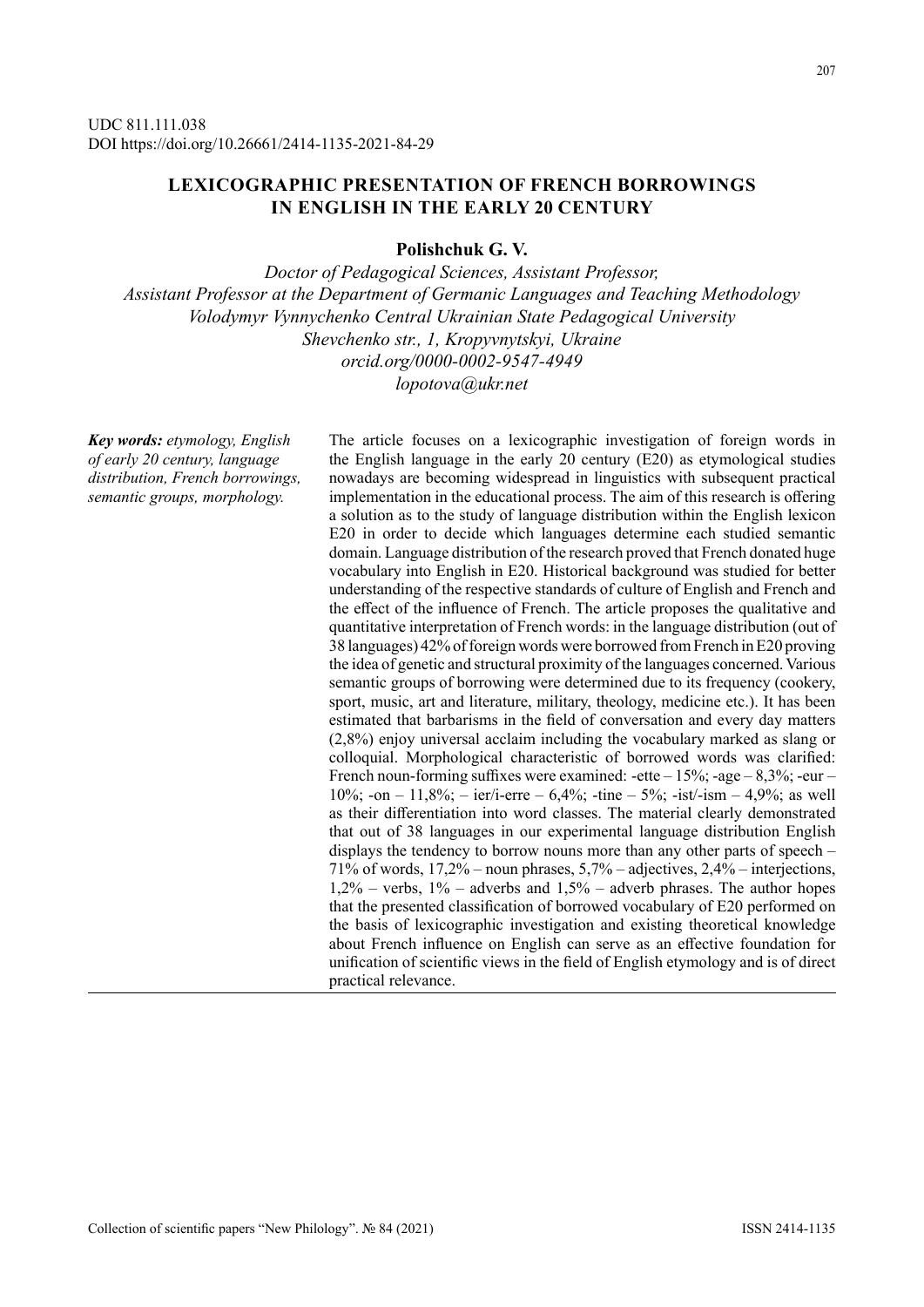## **ЛЕКСИКОГРАФІЧНА ПРЕЗЕНТАЦІЯ ФРАНЦУЗЬКИХ ЗАПОЗИЧЕНЬ В АНГЛІЙСЬКІ МОВІ ПОЧАТКУ 20 СТОЛІТТЯ**

## **Поліщук Г. В.**

*доктор педагогічних наук, доцент, доцент кафедри германських мов та методики їх навчання Центральноукраїнський державний педагогічний університет імені Володимира Винниченка вул. Шевченка, 1, Кропивницький, Україна orcid.org/0000-00 02-9547-4949 lopotova@ukr.net*

*Ключові слова: етимологія, англійська мова, початок 20 століття, мовний розподіл, французькі запозичення, семантичні групи, морфологія.*

У статті автором запропоновано результати суцільного лексикографічного обстеження іноземних слів у словниковому складі слів англійської мови, зафіксованих на початку 20 століття (1900–1939 роки), оскільки на сучасному етапі розвитку науки та суспільства тема етимології набуває поширення у філології з її подальшою практичною імплементацію в освітній процес. Метою роботи є встановлення основних лексикосемантичних груп запозиченої французької лексики, визначення місця французької мови в мовній дистрибуції експериментального матеріалу, який доводить її панівний вплив на словниковий склад англійської мови в 1900–1939 роках 20 століття. Вплив французької мови проаналізовано з урахуванням історичного підґрунтя розвитку досліджуваних мов. У статті запропоновано кількісну та якісну інтерпретацію запозичень: серед 38 мов, зафіксованих у матеріалі спостереження, 42% запозичень належить саме запозиченням із французької мови, що підтверджує положення про генетичну, географічну та структурну спорідненість досліджуваних мов. Проаналізовано основні семантичні групи запозичень (їжа, спорт, музичні терміни, мистецтво та література, військова тематика, медицина тощо). Установлено, що 2,8% лексики охоплюють неасимільовані французькі запозичення, марковані як такі, що належать до розмовної лексики, які набули поширення в багатьох мовах світу. З'ясовано морфологічні особливості запозиченої лексики з огляду на аналіз найбільш поширених іменникоутворювальних французьких суфіксів: -ette – 15%; -age – 8,3%; -eur –  $10\%$ ; -on –  $11,8\%$ ; -ier/-ierre –  $6,4\%$ ; -tine –  $5\%$ ; -ist/-ism –  $4,9\%$ ; а також частиномовний аналіз експериментального матеріалу. Доведено, що серед основних частин мови англійська мова запозичує іменники найбільше, ніж слова інших частин мови, – 71%, 17,2% – іменникові фрази, 5,7% – прикметники, 2,4% – вигуки, 1,2% – дієслова, 1% – прислівники, 1,5% – прислівникові фрази. Автор висловлює надію, що запропоноване лексикографічне обстеження та класифікація запозиченого французького вокабуляра початку 20 століття в поєднанні з наявним теоретичним підґрунтям послугує ефективною базою для уніфікації наукових розвідок у царині етимології англійської мови та матиме релевантне практичне застосування.

Introduction. This study investigates foreign words in English from a synchronic perspective, with special focus on new popular borrowings in English. It analyses a sample of foreign words dated 1900–1929 (early  $20<sup>th</sup>$  century, E20), the complete list of collected terms consists of 424 words and phrases which come from different languages. The research material is classified according to the language the terms come

from and the semantic area they are used in. The aim is to study the influence of foreign languages on English from both quantitative and qualitative viewpoints, with the purpose of reassessing the importance of the borrowing phenomenon in terms of its significance in the coinage of vocabulary. From the theoretical viewpoint, the study contributes to the issue of whether recent foreign borrowings should be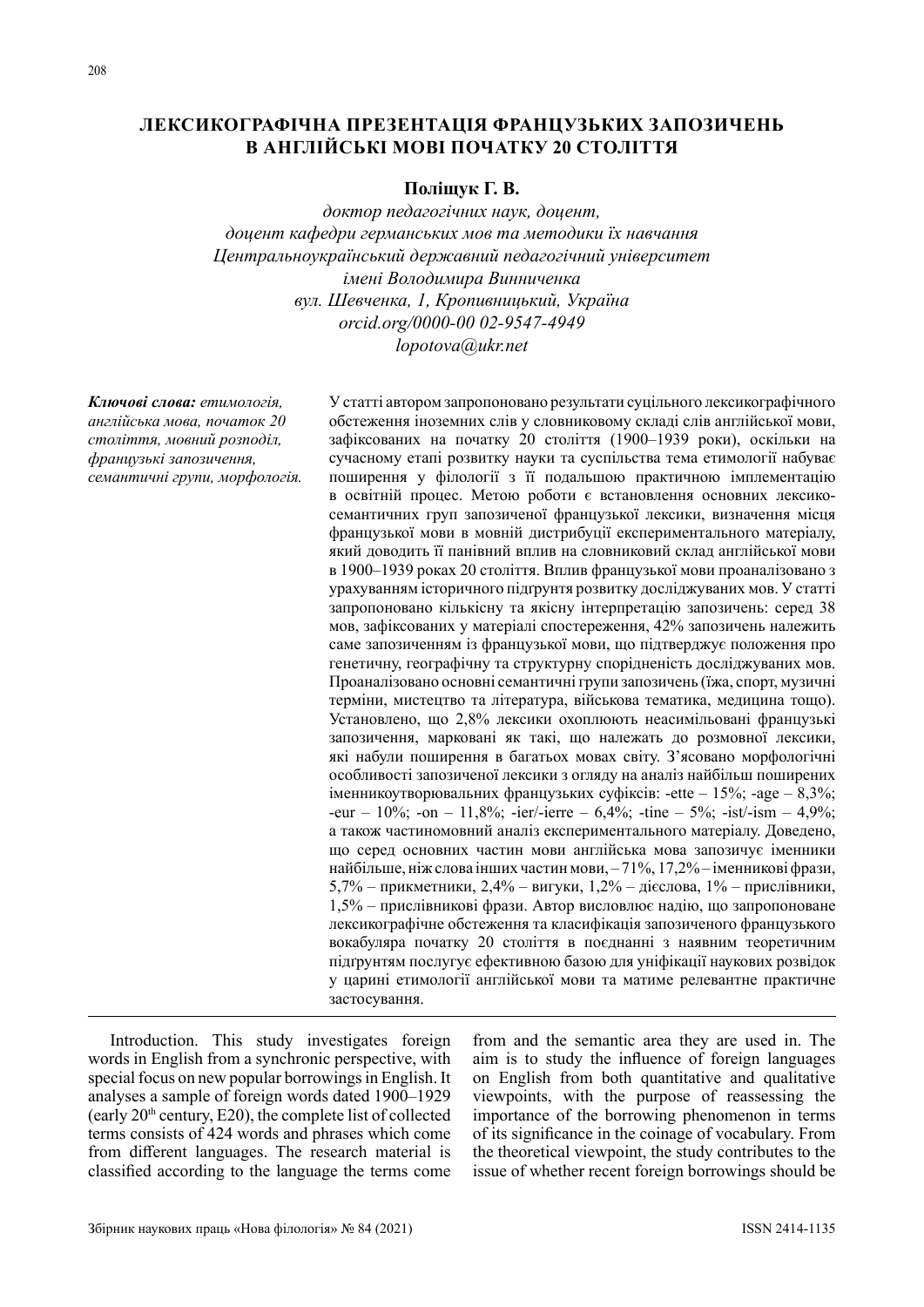considered as indispensable phenomenon of English. This lexicographic study analyzed morphosemantic peculiarities of foreign words and phrases in the English Language in Oxford Dictionary of Foreign Words and Phrases (2010) over a period ranging from 1900 to 1929 which testifies to the current relevance and increasing incidence of borrowing as a wordformation mechanism for the creation of new words in English. As the objective of the article was to establish a better understanding of the productivity of a loan word which has stood the test of time from the early twentieth century to current contemporary English, the methodology selected provided some answers which coincide with generally established studies of loans and derivatives, as well as diachronic periods of the English language. By analyzing the concordance display of a particular feature, it was possible to establish the following: (1) the meaning(s) of the feature as used in E20; (2) the word class(es) it is assigned to; (3) derived and inflected forms of the feature and their meanings.

In total, 424 foreign words were identified and examined and an overview of their distribution across different semantic fields is presented helping to discuss important trends in the development of modern English lexicon. As has been already stated, the aim of this research is to study language distribution within the English E20 lexicon as well as to decide which languages determine each studied semantic domain. The author groups all the discussed items according to the language they come from, starting from the languages which donated the most vocabulary: 86,6% (*French, German, Latin, Italian, Russian, Yiddish, Spanish, Japanese, American Spanish, Greek, Sanskrit, Hindi*). As far as the second research method is concerned, the following popular categories have been suggested: words of general character, administrative terms/law/government, music (dance/songs), fashion (clothes/names of fabric), military, sport, theology/religion, cookery (dishes/beverages (wine vocabulary)/ desserts), slang/colloquial usage, art/literature.

Borrowing is a widely discussed topic in scientific literature. It has recently attracted the attention of several scholars, who have focused on 1) the role of borrowings in the history of the English language  $[1-5]$ ; 2) special borrowing in English from different languages [6–8] and regularities in the formation [9]; 3) the relationship between structure and meaning of borrowings [10], the investigation of interlanguage contact [11]; 4) the interpretation and acceptability of borrowings in the English Language of Economics [12].

Language contacts, a necessary component in the history of human society starting at a certain stage of its development, as a rule leave traces – of different scope and effect upon all communication participants [8, p. 22]. The history of the English lexicon is a history of far-reaching changes and is marked by considerable losses among the inherited lexical material, by the passing out of use of many old native words (as well as of words of foreign origin which had for a shorter or longer time formed part of the English vocabulary), but much more by the changes in meaning or use of existing words and by an enormous expansion of the word stock, which was brought about in the following ways: by utilizing the resources already available in the language for the creation of new words; by creating new words on the model of another language and to an extent unparalleled in any other Germanic language by borrowing words from foreign languages; by forming new words out of native and borrowed vocabulary elements or out of foreign elements only; by creating lexical items larger than words, such as idioms, proverbs and other fixed groups of words with special meaning; only very rarely by coining, or inventing, totally new words to denote new concepts [11, p. 48].

English has been described by leading language expert David Crystal as a vacuum cleaner. It sucks words in from any language it makes contact with. English, perhaps more than any other language, is an insatiable borrower. Whereas the speakers of some other languages take pains to exclude foreign words from their lexicons, English seems always to have welcomed them [2, p. 126]. Crystal claims that over 120 languages are on record as sources of its present-day vocabulary, though as is stated in Oxford Dictionary. English has sucked in words from over 350 languages around the world – working at an everfaster rate [13]. As a result, English has the largest vocabulary of any language in the world – over 600 000 words – in part, at least, because English has borrowed words from every language with which it has had any contact [9, p. 154]. Its vocabulary has sometimes, as was stated by R. Berndt, irritatingly been described as being "cosmopolitan" in character. The author agrees that the lexicon of Modern English contains a considerable number of words which were borrowed from other languages [11, p. 67].

Taking into account the fact that English is already established as the de facto lingua franca, a great number of words have been borrowed into the English language and borrowing continues. It has the largest amount of vocabulary that makes the learners confused to understand its semantics, structure, grammar and pronunciation. The loan-words were influenced and changed their semantic, structural or more or less morphological meaning, even their phonetic appearance. The main reason for borrowing is to provide a word from the source language variety when there is no suitable existing word in the target language. English language, still, continues to expand its vocabulary by means of loanwords from other languages [5].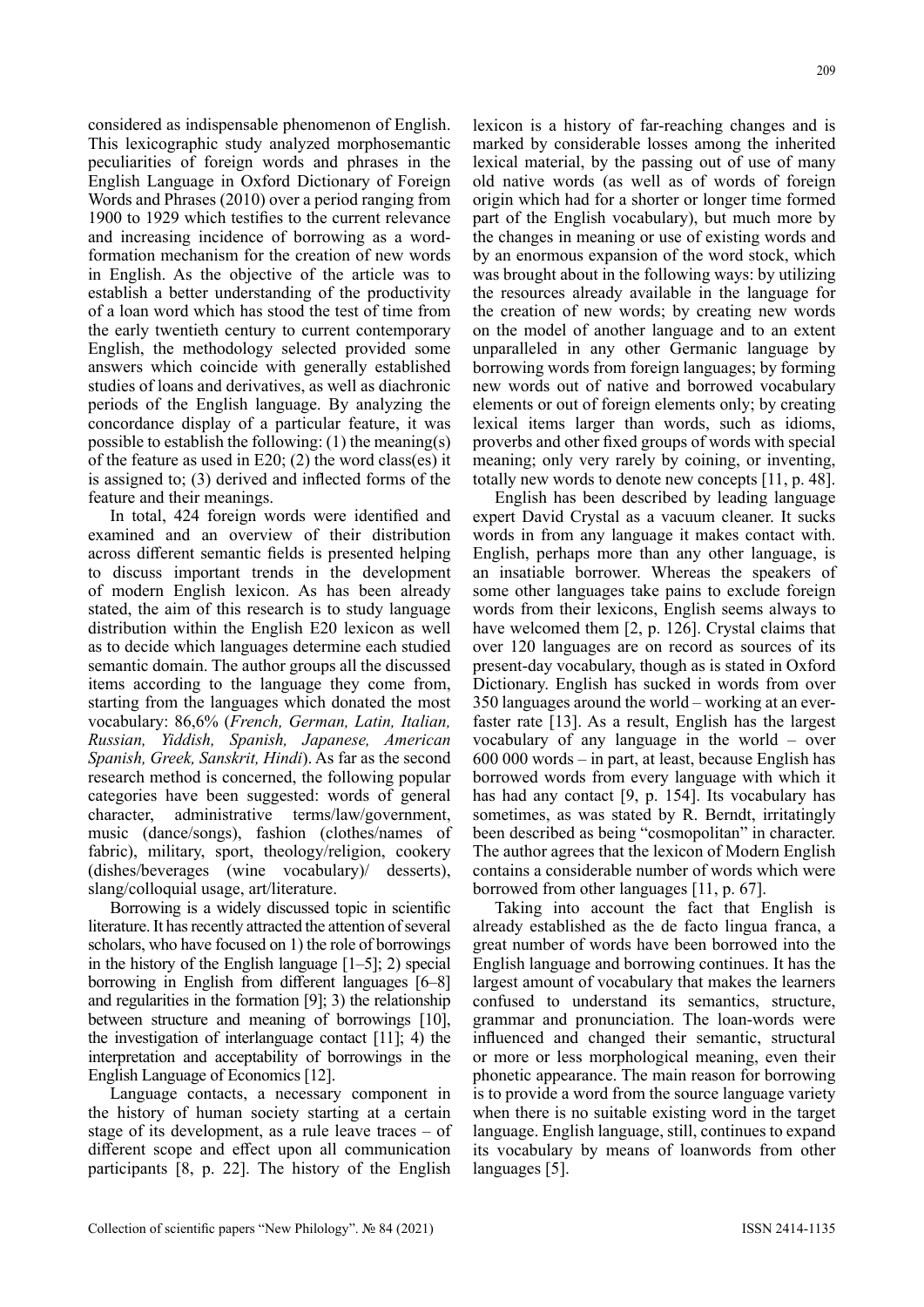Today English borrows words from other languages with a truly global reach: borrowing has played a crucial role in the history of the English lexicon – and still does. As an example, some 10 000 words were adopted from French between 1 250 and 1 400, and roughly 75 per cent of them are still used nowadays. It is impossible to understand the effect of the influence of French without knowing the historical and social conditions operative at the time, the relations between the conquerors and conquered, the language used by the two races, their respective standards of culture. So, French according to the definition of the Oxford Concise Dictionary of Linguistics, is Romance, spoken mainly in France; also in south Belgium, west Switzerland, and elsewhere through colonization, both as native language (notably Quebecois in Canada) and as a second language, e.g., in Africa. The standard language is in origin the dialect of the Ile de France, which includes Paris. Attested in a form distinct from Latin from the  $9<sup>th</sup>$  century, and with an extensive literature from the 11<sup>th</sup>; Old French refers to the language of north France and originally of the ruling class in England and in the Crusader and other kingdoms in the Mediterranean, by convention until the mid-  $14<sup>th</sup>$  century [14, p. 148].

French not only modified the existing language, it introduced entirely new words that eventually became part of English everyday speech, and can hardly be recognized today as foreign loan words, the French element was in the main composed of words reflecting a high state of culture, and influenced at first chiefly the language of the upper classes [1, p. 184–185]. So, the prestige motive predominated: upper and middle class Englishmen, in the days after the Norman Conquest, learned French and used French expressions in their English because French was the language of the new rulers of the country, consequently, as Ch. Hockett states, when speakers of two different languages live intermingled in a single region, usually one of the languages is that spoken by those in power: this is the upper or dominant language, and the other is the lower [15, p. 174]. The result was tremendous for English: for nearly three centuries much of the literature written in English was written in French, translated from French, or strongly influenced by French models, and so it is not strange that the literary language was enriched by many French words, and these gradually made their way into familiar speech, so that today a large part of the vocabulary consists of words introduced from French in the four centuries following the Conquest. The influence which French exerted on English is seen in all aspects of life, social, political and religious, and hardly any walk of life was unaffected by it [1, p. 186]. Contrary to popular belief, the borrowing of French words into English is still very popular in English, that is proved by our research material: in the language distribution (out of

38 languages) 42% of foreign words were borrowed from French in the early 20 century proving the idea of genetic and structural proximity of the languages concerned: the closer the languages the deeper is the contact. But hundreds of words and phrases, mainly those arriving within the last three hundred years or so [13, p. 136], that have not been assimilated in this way and that still feel recognizably "French", and we are sure that exactly this feature gives them popular acclaim not only in English but in many other languages of the world: *medaillon* (a small flat round or oval cut of meat or fish), *gratine* (sprinkled with breadcrumbs or grated cheese and browned), filet mignon (a small tender piece of beef from the end of the undercut), *crème caramel* (desert made with whipped cream and eggs topped with caramel). *blouson* (a short jacket fitting loosely on the body like a blouse and finishing at the waist), *bistro* (a small inexpensive restaurant) etc.

French borrowings in English are becoming a popular topic in contemporary lexicology due to the fact that French is pre-eminently the language of cooking, food and wine: what was very much *Frenchified* was the vocabulary related to food and cooking [11, p. 60]. Out of all semantic groups, 19,8% of words belong to cookery, where French (27%) plays the dominant role differentiating between names of dishes and styles of cooking (13%): *pommes frites* (fried potato chips), *haute cuisine* (the preparation and cooking of highquality food following the style of traditional French cuisine), *florentine* (of eggs, fish etc. served on a bed of spinach sauce), *croute* (a crisp piece of toasted or fried bread on which savoury snacks can be served), *petit beurre* (a sweet butter biscuit); the language of wines (5,6%): *vin de garde* (wine which will significantly improve in quality if left to mature), *vin rouge* (red wine), *grand cru* (chiefly in French official classifications, a wine of the most superior quality, or the vineyard which produces it), *fine* (abbreviation of Fine Champagne, French brandy of high quality from distilled wine rather than from pomace) and desserts (2,8%): *crème caramel, crepe Suzette* (a thin dessert pancake flamed and served with alcohol), *palmier* (a sweet crisp pastry shaped like a palm leaf) etc.

French, which tends to be associated with style and fashion, has had a remarkable influence on these domains in English, the huge part of French vocabulary associated with fashion, names of fabrics, fashionable clothes receives worldwide recognition: in the E20 the following words were registered (11,8%): *tailleur* (a woman's tailor-made suit), *couture* (the design and manufacture of fashionable clothes to a client's specific requirements; fashionable made-to-measure clothes), *brassiere* (a woman's shaped undergarment worn to support the breasts; the abbreviation *bra* is almost universal in informal contexts), *ninon* (a lightweight dress fabric of silk,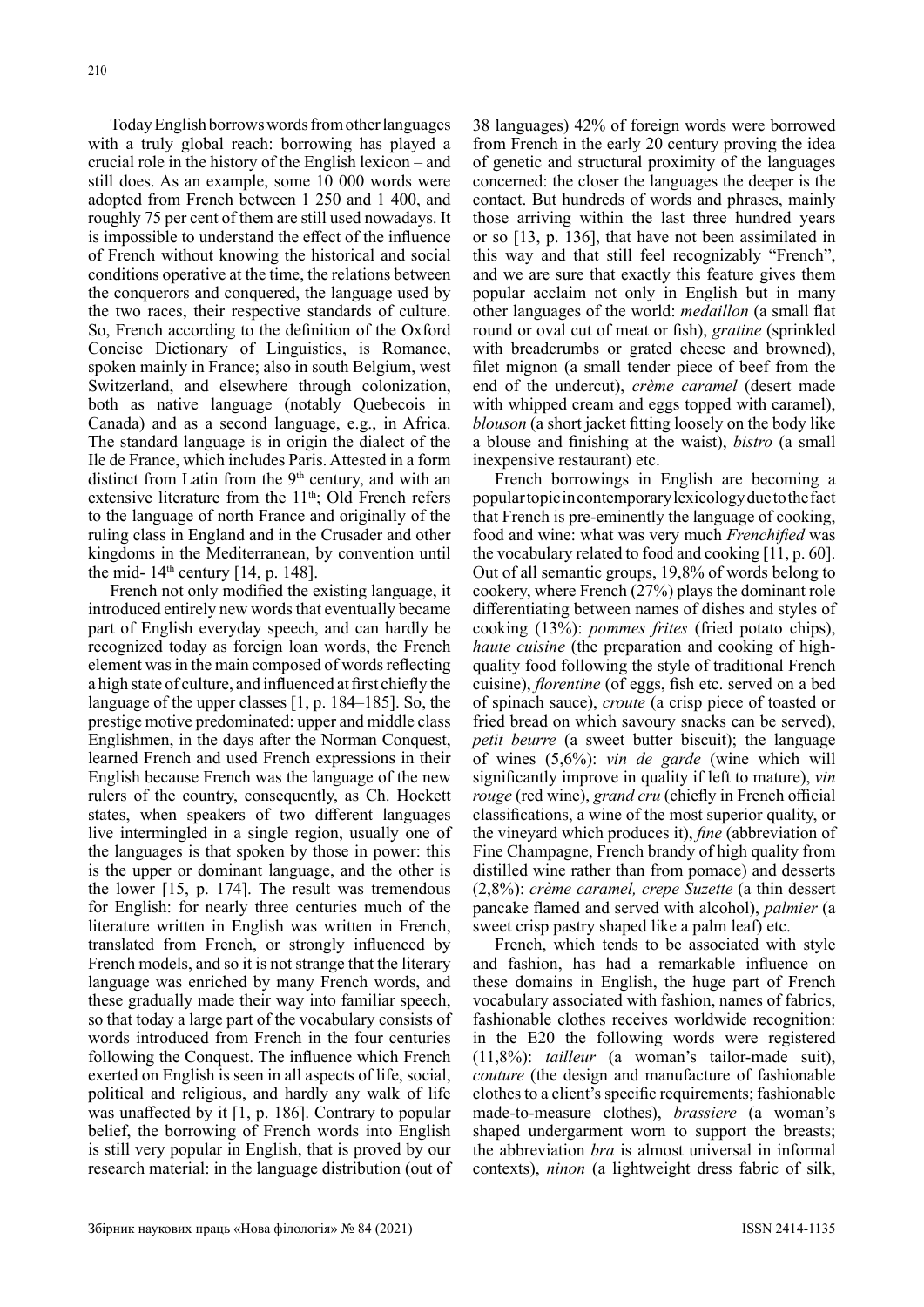nylon etc.), *lame* (fabric with interwoven gold or silver threads), *georgette* (a thin plain-woven crepe dress material, usually of silk), *en brosse* (hair cut short and bristly), *barrette* (a bar-shaped clip or ornament for a woman's or girl's hair), *eau de toilette* (a dilute form of perfume, toilet water) etc.

The vocabulary of art and literature is also rich in French terms (9% in the research material) and this tendency is registered in English since Medieval times: the persons engaged in scientific or literary or similar pursuits were, to a large extent, men in clerical orders familiar with French, from which words relating to the various branches of medieval knowledge or study, the sciences, philosophy, art and literature etc. entered the English language [11, p. 60]. E20 examples include the following: *vers libre* (poetry that does not rhyme or have a regular rhythm, also known as free verse), *vernissage* (originally, a day before an exhibition of paintings; now usually, a private view of paintings before public exhibition), *nature morte* (a still life; used as a descriptive term in French art since the 18th century), *intimism* (a style of painting showing intimate views of domestic interiors using impressionist techniques), *fauve* (a style of painting notable for its vivid expressionistic and non-naturalistic use of color, originating in the early 20<sup>th</sup> century), *art nouveau* (a style of decorative art, architecture or design prominent in Western Europe and the US from about 1890 until the First World War and characterized by ornamented and flowing lines), *collage* (a form of art in which various materials such as photos and pieces of paper or fabric are arranged and stuck to a backing). Ballet terminology has to be mentioned where French contributions include (5,6%), sport, fencing in particular (2,2%): *tendu* (stretched out or held tautly), *port de bras* (the action or manner of moving and posing the arms), *pas de bourree* (a sideway step in which one foot crosses behind or in front of the other), *pas de chat* (a jump in which each foot in turn is raised to the opposite knee), *petit battement* (a battement executed with the moving leg bent), *glisse* (a sliding step in which the flat of the foot is often used), *developpe* (a movement in which one leg is raised and then kept in a fully extended position), *touche* (expressing acknowledgement of a hit by one's opponent), *tac-au-tac* (a parry combined with a riposte), *planche* (a position in gymnastics in which the body is held parallel to the ground by the arms, performed on the parallel bars, rings or floor) etc.

It is worth mentioning that a number of foreign words of general character enter the English language through French undergoing different degrees of assimilation (30%): *epater* (startle, shock), *metro* (an underground railway system in Paris), *marque* (a make or brand of something, especially a car), *pissoir* (a public urinal, especially in France), *provocateur* (a person who provokes a disturbance, an agitator), *saboteur* (a person who engages in sabotage), *sabotage* (deliberate damage or destruction of property), *tabac* (in French-speaking countries a tobacconist's shop). It is interesting to point out that French non assimilated words and phrases (barbarisms) in the field of conversation and every day matters (2,8%) enjoy universal acclaim and are known in English since the beginning of the 20<sup>th</sup> century: *c'est la vie* (used to express acceptance or resignation in the face of a difficult or unpleasant situation), a catchphrase of A. Dumas *cherchez la femme* (used to prove the principle that there is certain to be a woman at the bottom of a problem or mystery), *déjà vu* (a feeling of having already experienced the present situation), *femme fatale* (an attractive and seductive woman, especially one who will ultimately cause distress to a man who becomes involved with her), *epater les bourgeois* (the shock people who have attitudes or views perceived as conventional, narrow-minded). Words and phrases marked as Br. colloquial/slang are available in the experimental material: *poilu* (an infantry soldier in the French army, especially one who fought in the First World War), *matelot* (a sailor originally nautical slang), *gaffe* (a blunder, a clumsy or indiscreet act or remark), *gaga* (slightly mad, typically as a result of old age) etc.

Finally, it should be added that French has traditionally been known as the supplier of military vocabulary as historically the feudal military system which the Conqueror had established relied heavily on military service from the members of the feudal aristocracy and the lesser feudal landlords who held their lands by knight's service, thus the Frenchspeaking foreigners gained a strong say in the military affairs of the country, which can, among other things, also be seen from the character of part of the French loans that entered English during the centuries following the Conquest [11, p. 58–59]. In particular the Norman conquest of 1066, which introduced French-English bilingualism into England, paved the way for a massive borrowing of French words into the English vocabulary, and military vocabulary continues to be registered in English in E20 (2,2%): *roulement* (movement of troops or equipment, especially from a reserve force to provide relief), *fuselage* (the elongated body section of an aircraft in which the crew and passengers or cargo are carried), *flechette* (a type of ammunition resembling a small dart, shot from a gun), *camouflage* (the concealment of military personnel, equipment by painting or covering them to make them blend in with their surroundings).

In the scope of the influence of borrowings on English we now call your attention to the fact that out of 38 languages in our experimental language distribution English displays the tendency to borrow nouns more than any other parts of speech  $-71\%$ of words,  $17,2\%$  – noun phrases,  $5,7\%$  – adjectives,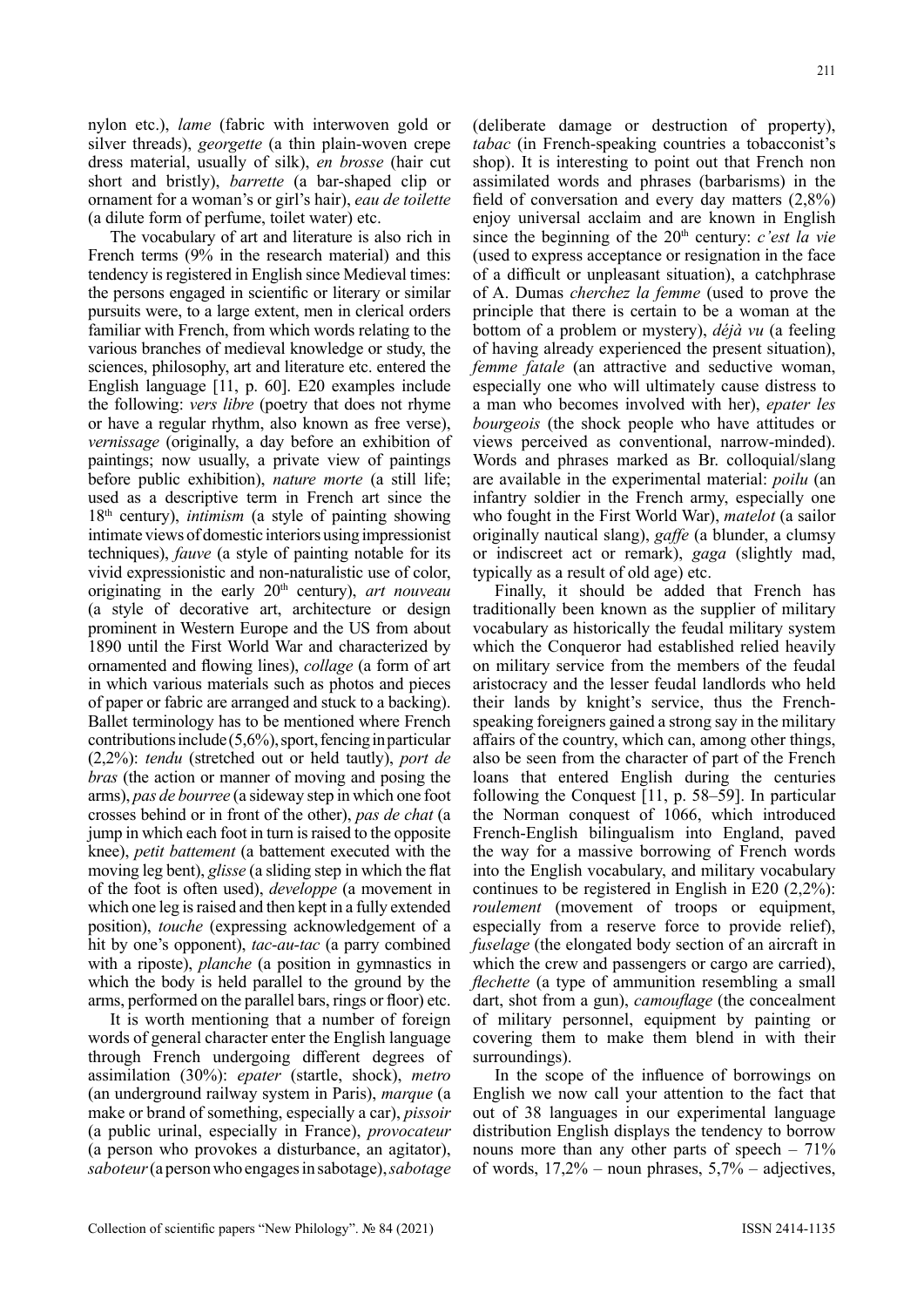$2,4\%$  – interjections,  $1,2\%$  – verbs,  $1\%$  – adverbs and 1,5% – adverb phrases. In our view the conception of contemporary linguists [16, p. 103;17, p. 216; 2, p. 208] is relevant: class of words characterized by members denoting concrete entities whose basic role in syntax is in phrases representing arguments of a verb. Since ancient times nouns and verbs have been considered as two principal parts of speech without which a sentence could not be complete, thus these parts of speech are widely seen as universal. Examination of the material provides evidence that noun phrases occupy the second place in frequency where the leading role in syntax is played by a noun, which most directly identifies the kind of thing to which the phrase refers [18, p. 198–199], so for similar reasons nouns in noun phrases behave this way. Summing up, the factors involved would be the following: syntactic structure (a noun is a chief item of a noun phrase), syntactic function (the noun functions as the subject, object or complement of a clause), grammatical morphology (a noun can change its form to express a contrast in singular/plural number or to mark the genitive case), lexical morphology (a noun can be formed by adding one of suffixes such as -*age, ment, tion* to a verb, an adjective or another noun) [2, p. 208]. Morphologically the following distribution of French noun-forming suffixes is available: 32% root nouns (*bistro, tronc, fine, pomme*), nouns with popular diminutive suffix -*ette* – 15% (*midinette, marquisette, barrette, couchette, maquette, roquette, flechette, georgette* etc.); -*age* – 8,3% (*fuselage, camouflage, montage, repechage, vernissage, collage, remuage, sabotage* etc.); -*eur* – 10% (*voyeur, souteneur, saboteur, provocateur* etc.); -*on* – 11,8% (*minon, blouson, sabayon, medaillon, reblochon, Aubusson, longeron, aileron* etc.); *-ier/-ierre* – 6,4% (*hotelier, pâtissier, garconierre* etc.); *-tine* – 5% (*Florentine, clementine*); *-ist/-ism* – 4,9% (*intimist, intimism, pointillisme* etc.); *compound nouns* – 7,8% (*demi-glace, cache-sexe, bateau mouche, tac-au-tac*); the rest of noun suffixes are rare cases. 53% of French borrowings are presented by nouns in our research: *laissez-passer* (a document allowing the holder to pass, a permit), *pasticheur* (an artist who imitates the style of another artist), *hotelier* (a person who owns or runs a hotel of group of hotels), *reblochon* (a soft fresh cheese made originally and chiefly in Savoy); 32% – by noun phrases, e.g., *marriage blanc* (an unconsummated marriage), *homme moyen sensuel* (the average man; the man in the street), *plat du jour* (a dish specially prepared by a restaurant on a particular day, in addition to the usual menu), *methode champenoise* (a method of making a sparkling wine by allowing the last stage of fermentation to take place in the bottle) etc. Adjectives as a word class whose most characteristic role is as the modifier of a noun – 9,5% in our research: *chichi* (attempting

stylish elegance but achieving only as over-elaborate, pretentiousness, showy, fussy), *nouveau* (modern, up to date, seldom occurs independently in English, but is used elliptically and colloquially), *deracine* (uprooted from one's environment, displaced geographically or socially), *retardataire* (of a work of art or architecture executed in an earlier or outdated style), *diamante* (decorated with glass cut to resemble diamonds), *dauphinois* (of potatoes and other vegetables sliced and cooked in milk, typically with topping of cheese). As it has been experimentally proved French adjective phrases (2,8% in the material) were borrowed into English where the head is an adjective seen either as sharing properties with verbs or as intermediate between verbs and nouns [14, p. 9], such as *le tout* (the whole of, everyone in, all; used to make fun of social pretentions), *contre jour* (having or involving the sun or other light source behind the subject in photography), *de nos jours* (of the present time, contemporary), *moyen sensuel* (of an average sensual and materialistic character) etc.

It should be emphasized that adverbs of French origin have not been found in the research, though 1,7% of adverb phrases were registered: *en pantoufles* (relaxed, off guard; in a free and easy manner or atmosphere), *a point* (to the point, at or to exactly the right point, just enough). In our opinion, an adverb phrase functions in a sentence in much the same way as an adverb, and the simplest type of adverb phrase is in fact a bare adverb. Only two verbs, as it was experimentally proved were borrowed from French in E20: *epater* (startle, shock, used only in the infinitive), *sabotage* (commit sabotage on, deliberate destroy, damage) despite of the fact stated above that verbs and nouns since ancient times were distinguished as principal parts of speech without which a complete sentence could not be formed. Interjections, traditionally of forms that express "states of mind" and do not enter into specific syntactic relations with other words, were borrowed in E20 of mainly colloquial character and comprise 4% of research data: *c'est la guerre* (used to express resigned acceptance "that's the kind of thing that happens"), *plus ca change* (used to express resigned acknowledgement of the fact that certain things never change, "the more it changes, the more it stays the same"), *zut* (expressing irritation, contempt, impatience).

Conclusions. On the basis of the study conducted of 424 words, we can state that different languages influence differently the lexicon of English in the early 20 century. The attempt was made to analyze French borrowings as the greatest supplier of vocabulary into English determining various semantic groups of borrowing due to its frequency (cookery, sport, music, military etc.). Only some of them were presented in a more detailed way, by taking the criterion of loanword numbers. Morphological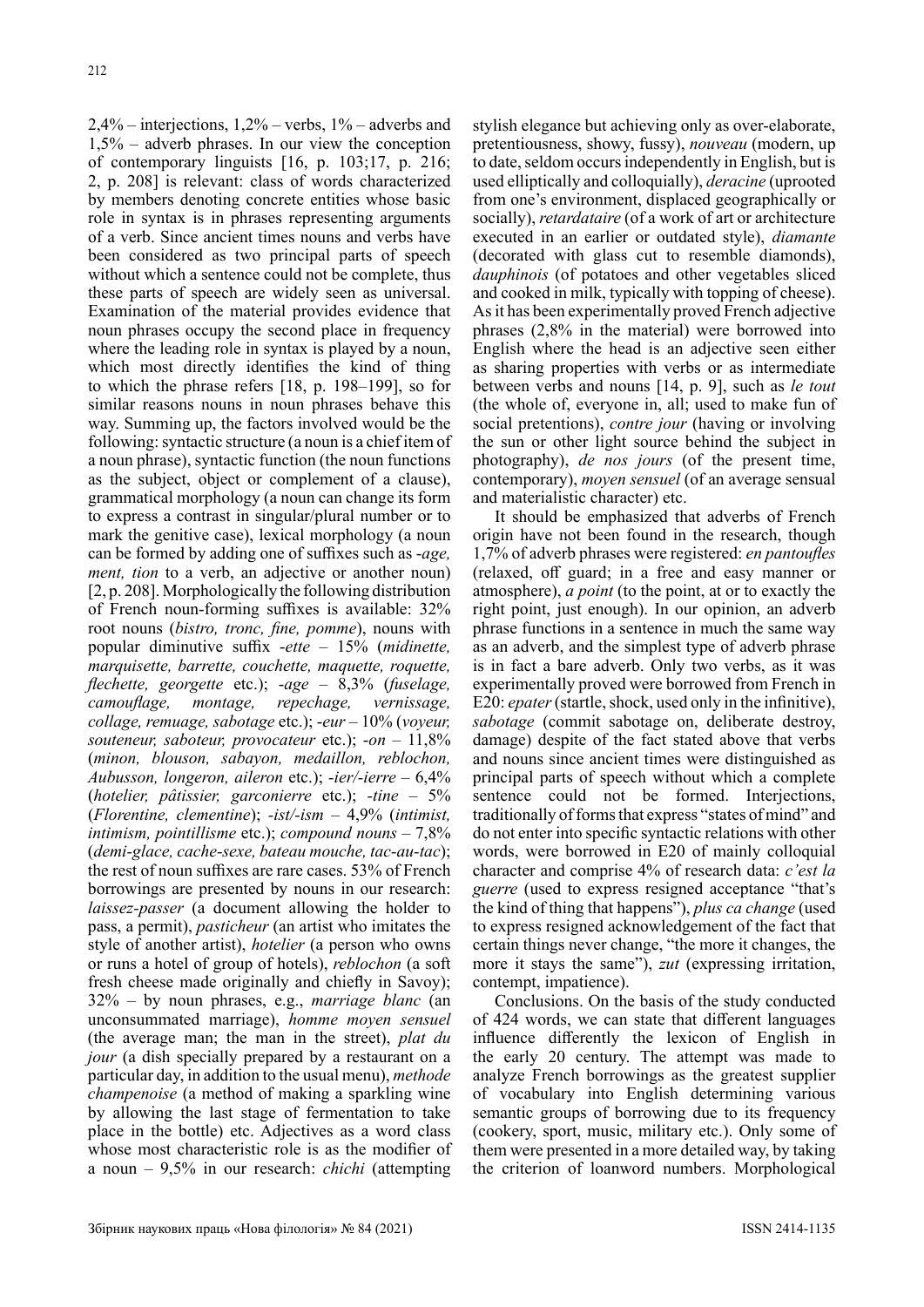characteristic of borrowed words was given as well as their differentiation into word classes. Undoubtedly, the French presence in the history of England was very significant, and its impact on the evolution of the language is estimated. It is a very interesting and promising field of investigation and much is expected from the researchers in future. We believe that the presented classification of borrowed vocabulary of the early  $20<sup>th</sup>$  century performed on the basis of lexicographic investigation and existing theoretical knowledge about French influence on English can serve as an effective foundation for unification of scientific views in the field of English etymology. We hope the results of this research have relevance to the growing body of literature on borrowings in English. Up-to-date examples presented in the article will have relevant practical educational implications. to provide teachers with opportunities to practice new vocabulary etc. Our future investigations would be concerned with the significance of borrowings from other languages in the word stock of Modern English. With globalization gaining an importance, we can predict that the role of other languages in shaping English will be more visible.

### **BIBLIOGRAPHY**

- 1. Sheard J.A. The words we use : пособие / С.С. Хидекель и др. Readings in Modern English Lexicology. Ленинград : Просвещение, 1969. C. 183–190.
- 2. Crystal D. The Cambridge Encyclopedia of the English Language. Cambridge : Cambridge Univ. press, 1995. 489 p.
- 3. Jackson H., Amvela E. Words, Meaning and Vocabulary: An Introduction to Modern English Lexicology. London ; New York : Continuum, 2001. 216 p.
- 4. Jamet D. Foreword. *Lexis.* 2009. № 3. URL: http://journals.openedition.org/lexis/623; DOI: https://doi.org/10.4000/lexis.623.
- 5. Rao V.Ch. The Significance of the Words Borrowed into English Language. *Research Gate.* 2018. Issue 6. Vol. 2. URL: http://www. irspelt.com.
- 6. Haugen J.D. Borrowed Borrowings. *Nahuatl Loan Words in English.* 2009. № 3. DOI: 10.4000/ lexis.638.
- 7. Tan S. Imm. Lexical Borrowing in Malaysian English: Influences of Malay. Borrowing, 2009. N<sup>o</sup> 3. DOI: 10.4000/lexis.629.
- 8. Myachinskaya E. The factor of Scandinavian influence in the history of English. *Scandinavian Philology.* 2019. Vol. 17. Issue 1. P. 22–35. DOI: 10.21638/11701/spbu21.2019.102.
- 9. Francis W. Nelson. Word-Making: Some Sources of New Words *Language: Readings in Language and Culture* / V.P. Clark, P.A. Escholz, A.F. Rosa.

6 ed. Bedford / St. Martin's ; Boston ; New York, 1998. P. 154–165.

- 10. Амосова Н.Н. Этимологические основы словарного состава современного английского языка. Москва : Изд-во литературы на иностранных языках, 1956. 218 с.
- 11. Berndt R. A History of the English Language. Leipzig : Verlag Enzyklopadie, 1989. 240 p.
- 12. Bielenia-Grajewska M. Linguistic Borrowing in the English Language of Economics. *Lexis.* 2009. No 3. DOI: 10.4000/lexis.643.
- 13. Oxford Dictionary of Foreign Words and Phrases. Second Ed. Oxford University Press, 2008. 408 p.
- 14. Oxford Concise Dictionary of Linguistics. Second Ed. Oxford University Press, 2007. 443 p.
- 15. Hockett Ch.F. A course in Modern Linguistics : пособие /С.С. Хидекель и др. Readings in Modern English Lexicology. Ленинград : Просвещение, 1969. С. 172–182.
- 16. Кочерган М.П. Загальне мовознавство. Київ : Академія, 1999. 288 с.
- 17. Зубкова Л.Г. Язык как форма. Теория и история языкознания. Москва : РУДН, 1999. 237 с.
- 18. Heny F. Syntax: The structure of Sentences. *Language: Readings in Language and Culture* / V.P. Clark, P.A. Escholz, A.F. Rosa. 6 ed. Bedford / St. Martin's ; Boston ; New York, 1998. P. 189–223.

#### **REFERENCES**

- 1. Sheard J.A. (1969). The words we use. Readings in Modern English Lexicology. Leningrad, pp. 183–190.
- 2. Crystal D. (1995). The Cambridge Encyclopedia of the English Language. Cambridge : Cambridge Univ. press.
- 3. Jackson H., Amvela E. (2001). Words, Meaning and Vocabulary: An Introduction to Modern English Lexicology. London ; New York : Continuum.
- 4. Jamet D. (2009). Foreword. *Lexis.* Vol. 3. DOI: 10.4000/lexis.623.
- 5. Rao V.Ch. (2018). The Significance of the Words Borrowed into English Language. Research Gate. Issue 6, Vol. 2. URL: http://www.jrspelt.com.
- 6. Haugen J.D. (2009). Borrowed Borrowings: Nahuatl Loan Words in English. № 3. DOI: 10.4000/lexis.638.
- 7. Tan S. Imm. (2009). Lexical Borrowing in Malaysian English: Influences of Malay. Borrowing. № 3. DOI: 10.4000/lexis.629.
- 8. Myachinskaya E. (2019). The factor of Scandinavian influence in the history of English. *Scandinavian Philology.* Vol. 17. Issue 1. Pp. 22–35. DOI: 10.21638/11701/spbu21.2019.102.
- 9. Francis W. Nelson. (1998). Word-Making: Some Sources of New Words / V.P. Clark, P.A. Escholz,